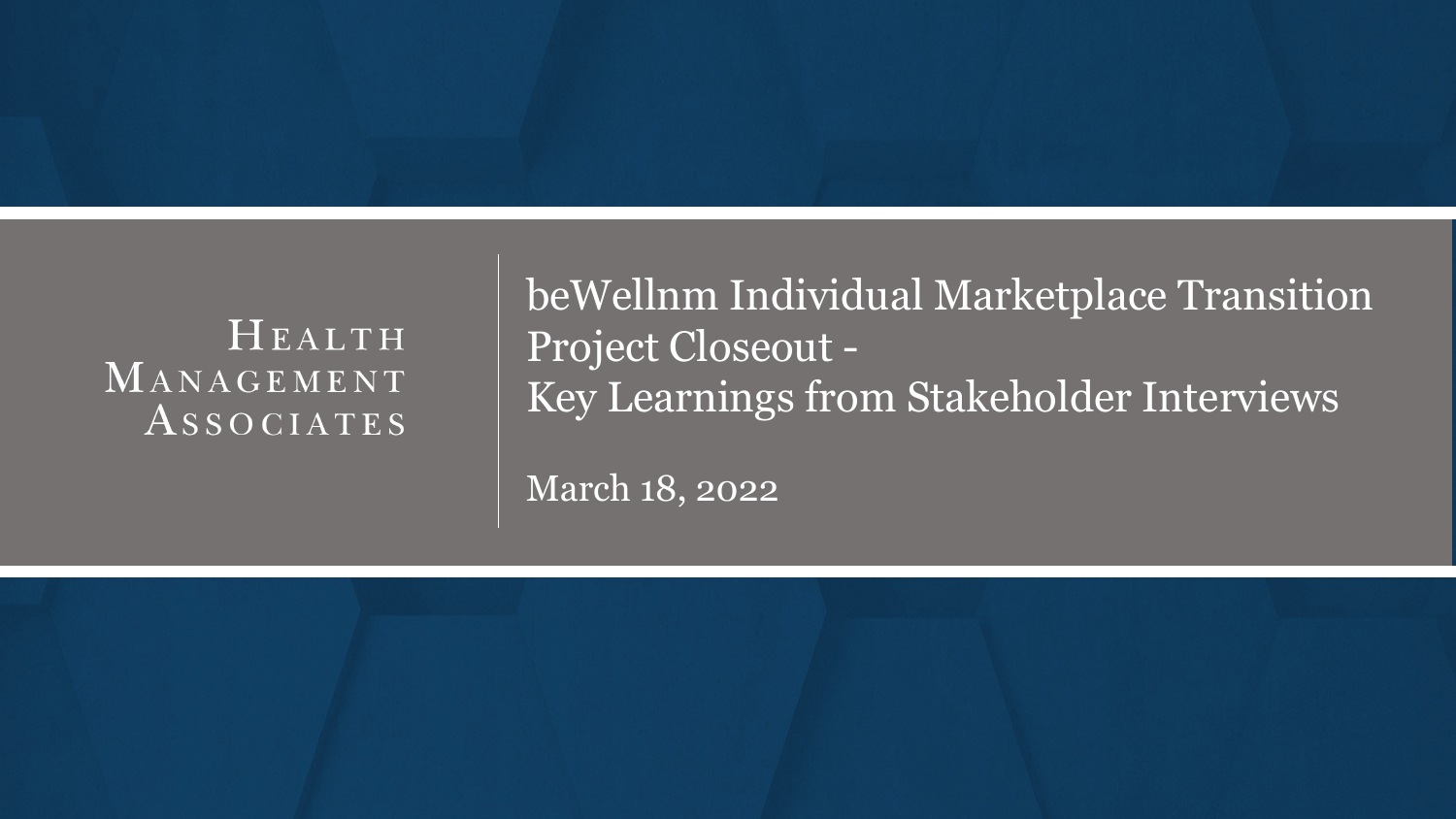#### **I** IV&V PROJECT CLOSE OUT TOPICS TODAY

- **E** Summary of stakeholder interviews
- **Preview of final report**
- **Appendix: Response to Director Foley's question regarding IV&V report findings since 2019**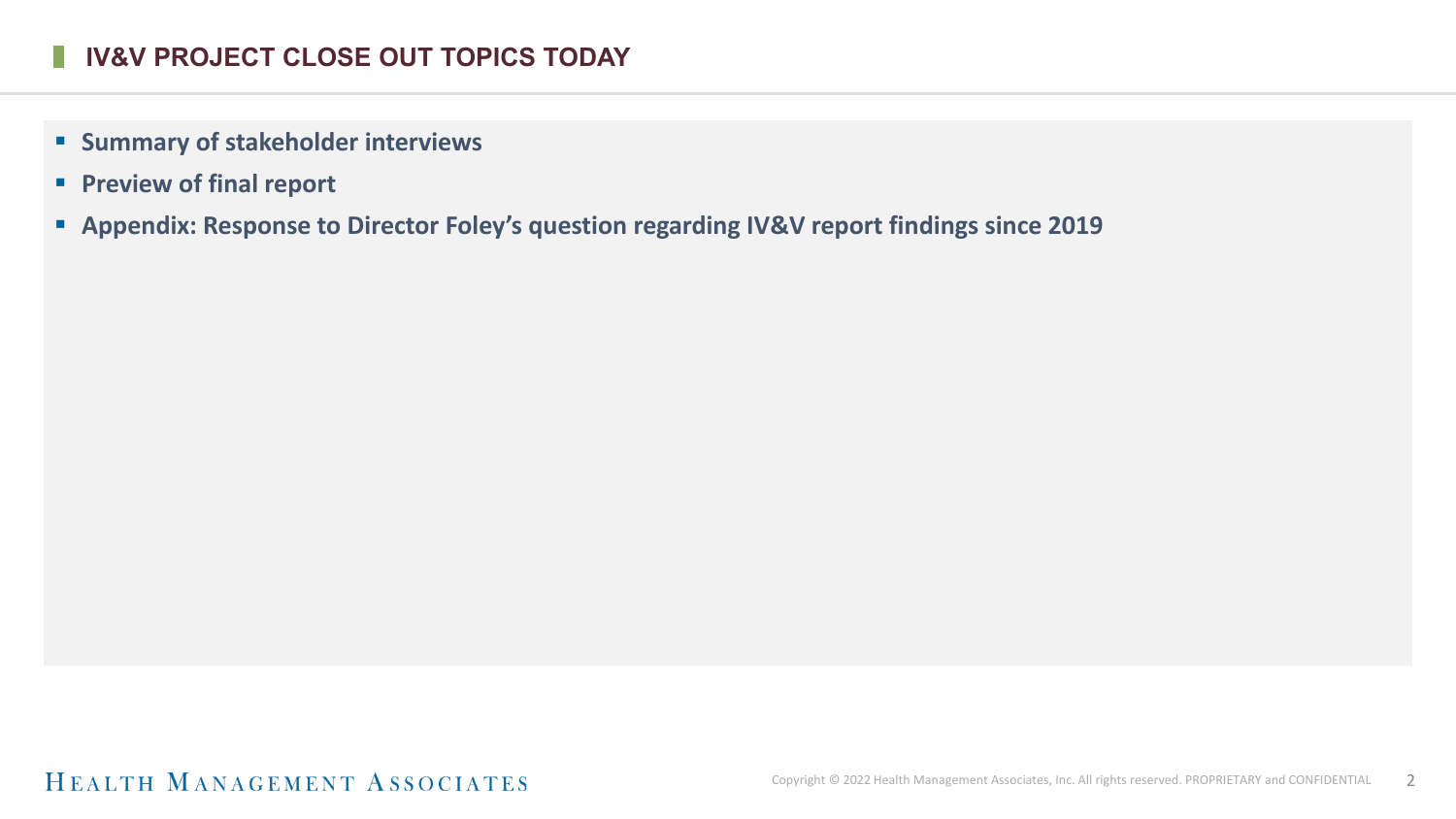# **All stakeholder interviews were and remain confidential**

| <b>Stakeholder</b>  | # of Interviews     |
|---------------------|---------------------|
| beWellnm line staff | 12                  |
| Carriers            | 6                   |
| <b>Brokers</b>      | 4                   |
| OSI                 | 1 (group interview) |
| <b>HSD</b>          | 1 (group interview) |
| Hispano Chamber     | 1 (group interview) |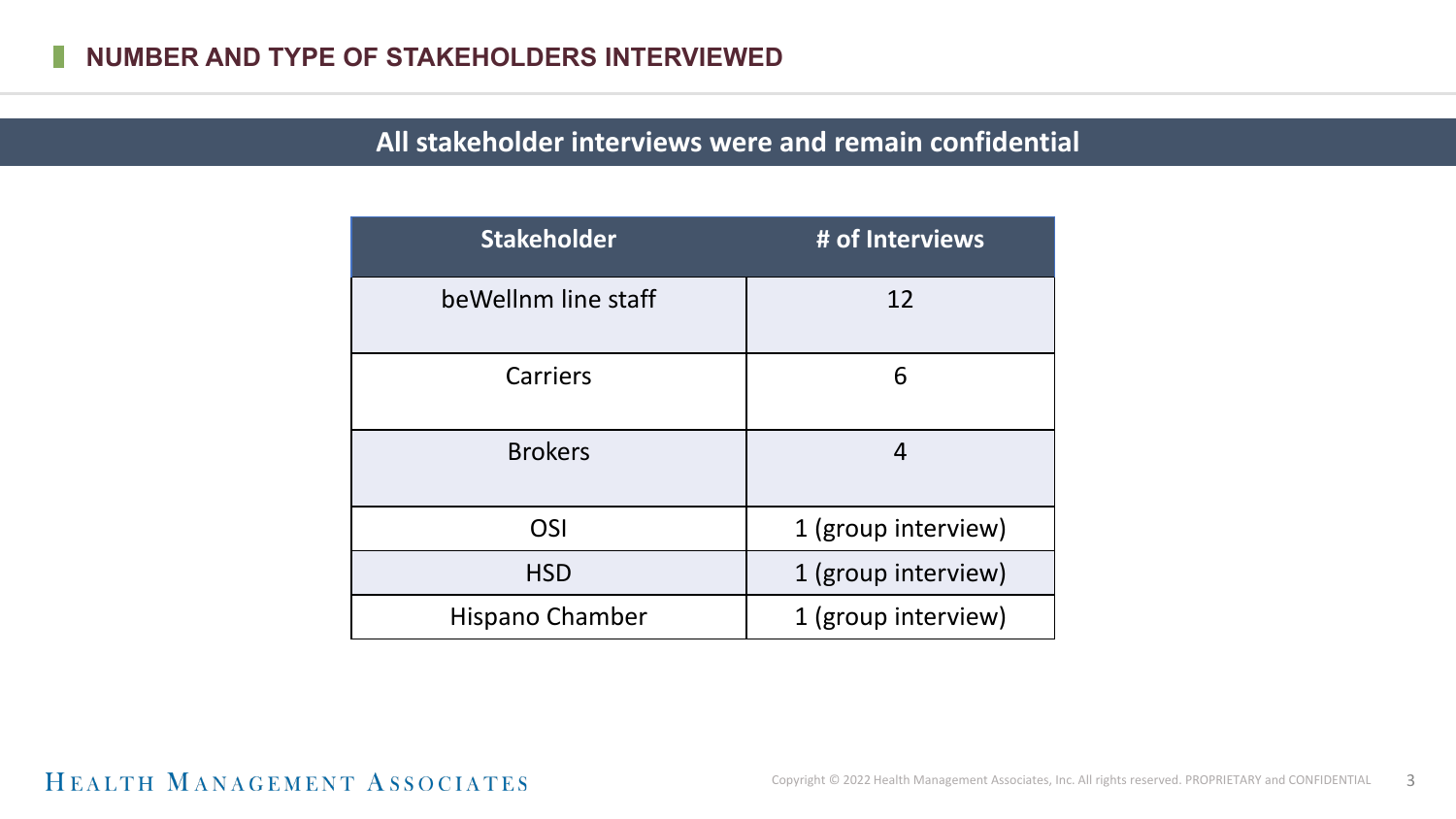**The IV&V team created a framework for the interviews that incorporated four discussion topics/domains: information systems, operations, stakeholder engagement, and performance and accountability management**

| Domain                                       | What has<br>worked well<br>(top three) | What has not<br>worked well<br>(top three) | <b>Fixes or</b><br>attempts at<br>fixes | Perspective on root<br>causes | Perspective on barriers<br>What has prevented<br>addressing root causes and/or<br><i>implementing fixes</i> | Suggestions |
|----------------------------------------------|----------------------------------------|--------------------------------------------|-----------------------------------------|-------------------------------|-------------------------------------------------------------------------------------------------------------|-------------|
| Information systems - HIX, FMS,              |                                        |                                            |                                         |                               |                                                                                                             |             |
| EDI, CEC, CRM, EDM, REP                      |                                        |                                            |                                         |                               |                                                                                                             |             |
| Operations - CEC, TIER 2, FIN,               |                                        |                                            |                                         |                               |                                                                                                             |             |
| PRINT/MAIL                                   |                                        |                                            |                                         |                               |                                                                                                             |             |
| Stakeholder engagement and                   |                                        |                                            |                                         |                               |                                                                                                             |             |
| outreach                                     |                                        |                                            |                                         |                               |                                                                                                             |             |
| Break down by constituency as                |                                        |                                            |                                         |                               |                                                                                                             |             |
| needed to differentiate                      |                                        |                                            |                                         |                               |                                                                                                             |             |
| Performance and accountability<br>management |                                        |                                            |                                         |                               |                                                                                                             |             |
|                                              |                                        |                                            |                                         |                               |                                                                                                             |             |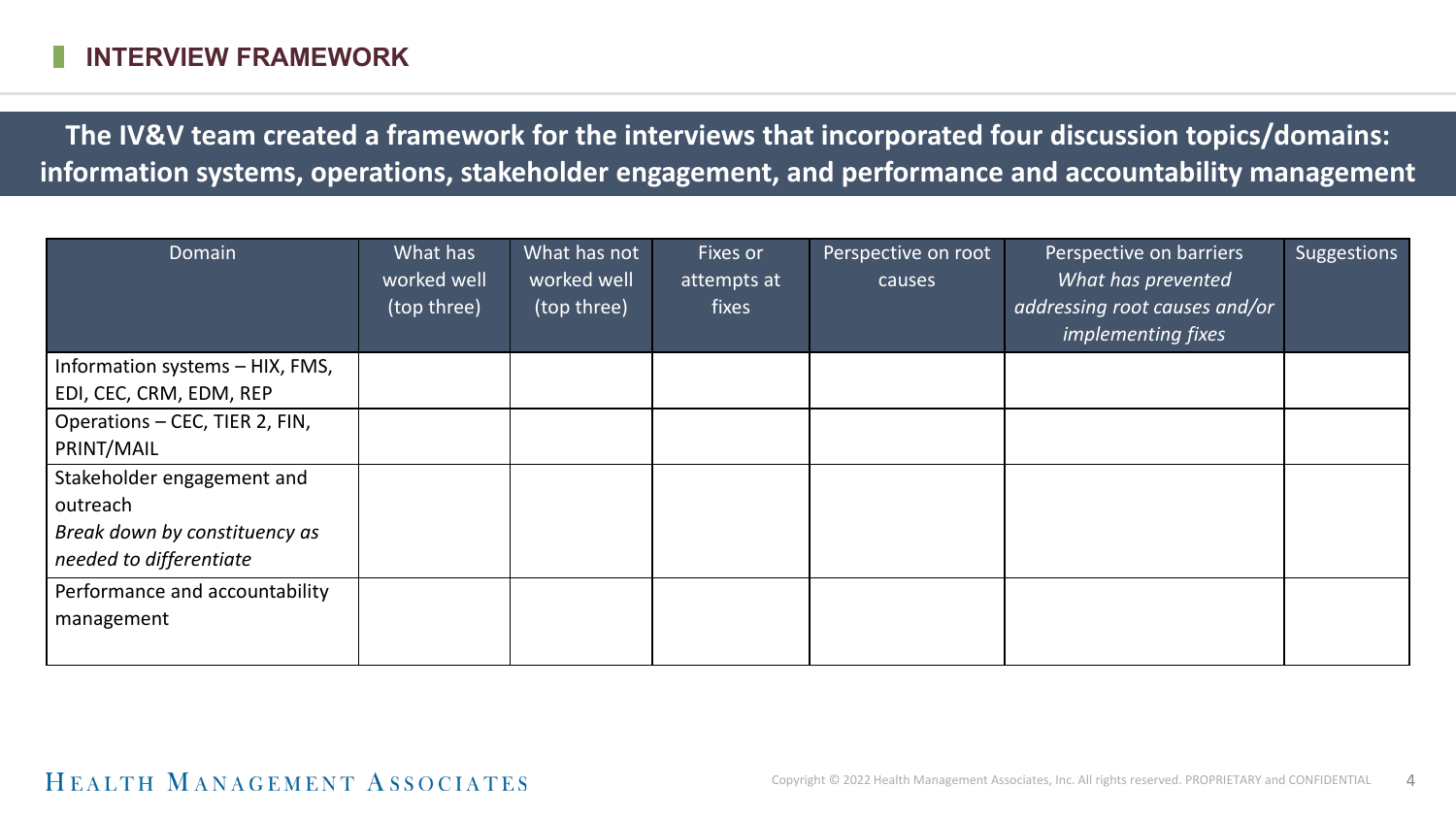# **These themes and associated comments/observations/takeaways represent a consensus of interviewees.**

| <b>THEME</b>                                                                                              | <b>COMMENTS/OBSERVATIONS/TAKEAWAYS</b>                                                                                                                                                                                                                                                                                     |
|-----------------------------------------------------------------------------------------------------------|----------------------------------------------------------------------------------------------------------------------------------------------------------------------------------------------------------------------------------------------------------------------------------------------------------------------------|
| be Wellnm line staff<br>commitment                                                                        | Line staff recognized for their tireless dedication to getting consumers insurance coverage, resolving<br>broker issues, etc. despite having to contend with extraordinary call volumes and very frustrated callers                                                                                                        |
| Inadequate project<br>leadership                                                                          | Leadership insulation from the rest of the staff, not publicly recognizing issues, no sense of urgency, lack<br>of vendor oversight, line staff insufficiently engaged, key staff lacked the experience and skills their<br>project roles required                                                                         |
| Inconsistent, inadequate<br><b>Board reporting</b>                                                        | Board reporting did not fully reflect what project stakeholders "in the trenches" were experiencing                                                                                                                                                                                                                        |
| Inability to get through to<br>be Wellnm for assistance<br>and get rapid resolution on<br>problems/issues | Not enough properly equipped and trained personnel given volumes that were possible to anticipate;<br>communications across customer service teams were primarily through email, which proved to be<br>cumbersome and led to follow-through problems                                                                       |
| Lack of communication<br>from beWellnm                                                                    | be Wellnm and its vendors made policy and system configuration decisions which were not<br>communicated to line staff and external stakeholders, not enough meetings or preparation pre-<br>implementation, meetings became much more infrequent post-implementation, slow communications,<br>significant impacts at times |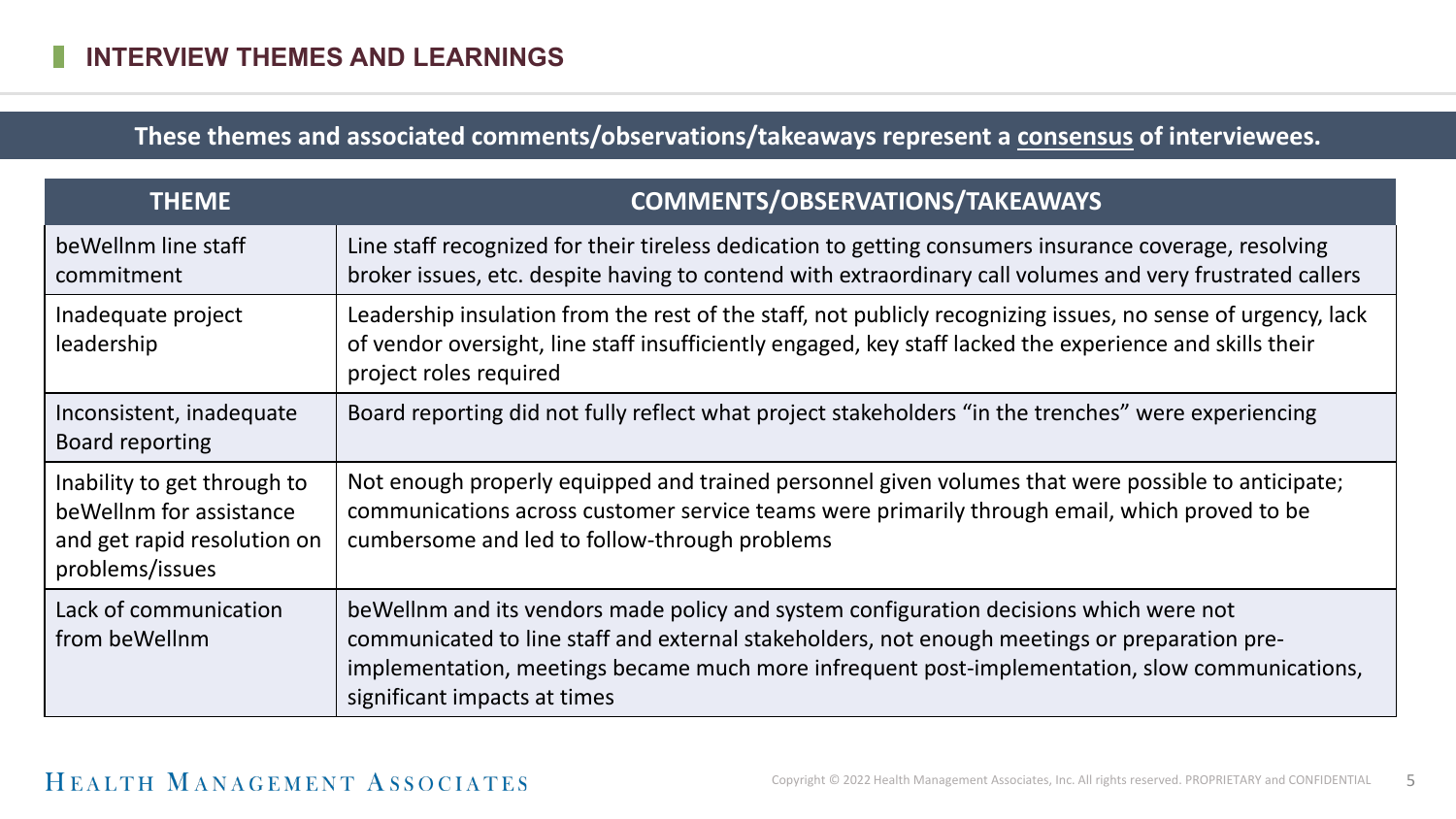| <b>THEME</b>                                                                                                   | <b>COMMENTS/OBSERVATIONS/TAKEAWAYS</b>                                                                                                                                                                                                                                                                                                                                                       |
|----------------------------------------------------------------------------------------------------------------|----------------------------------------------------------------------------------------------------------------------------------------------------------------------------------------------------------------------------------------------------------------------------------------------------------------------------------------------------------------------------------------------|
| Insufficient/inadequate<br>training                                                                            | Training materials were inadequate and sometimes didn't reflect actual production, training was<br>minimal, poor documentation, no follow up to ensure knowledge transfer                                                                                                                                                                                                                    |
| Lack of appropriate testing,<br>particularly integration,<br>performance/stress and user<br>acceptance testing | The root cause for most issues associated with implementation, lack of beWellnm and program<br>management to enforce robust UAT                                                                                                                                                                                                                                                              |
| Severe performance issues<br>with the customer<br>engagement center (CEC)                                      | Seriously understaffed with poorly trained personnel, significant turnover, rushed last-minute<br>preparations, inconsistent and inadequate contact categorization and reporting, poor follow-through<br>on callbacks, transferred disproportionate number of calls to brokers or be Wellnm, rude to brokers,<br>abandonment rates and hold times which should have been beyond unacceptable |
| Major problems with<br>consumer portal and<br>shopping experience                                              | Inability to prevent duplicate accounts from being created, limitations in what information is presented<br>about various plans and how it is presented (including QHP provider networks), usability concerns<br>including inconsistent use of text, colors, symbols and images                                                                                                              |
|                                                                                                                | No field to identify tobacco use, inability to show more than one carrier network, problematic sort<br>functions – led to suboptimal shopping experience, potentially advantaging some carriers over others                                                                                                                                                                                  |
|                                                                                                                | It is possible that repurposed code from another market resulted in the inability for legal non citizens<br>to access insurance                                                                                                                                                                                                                                                              |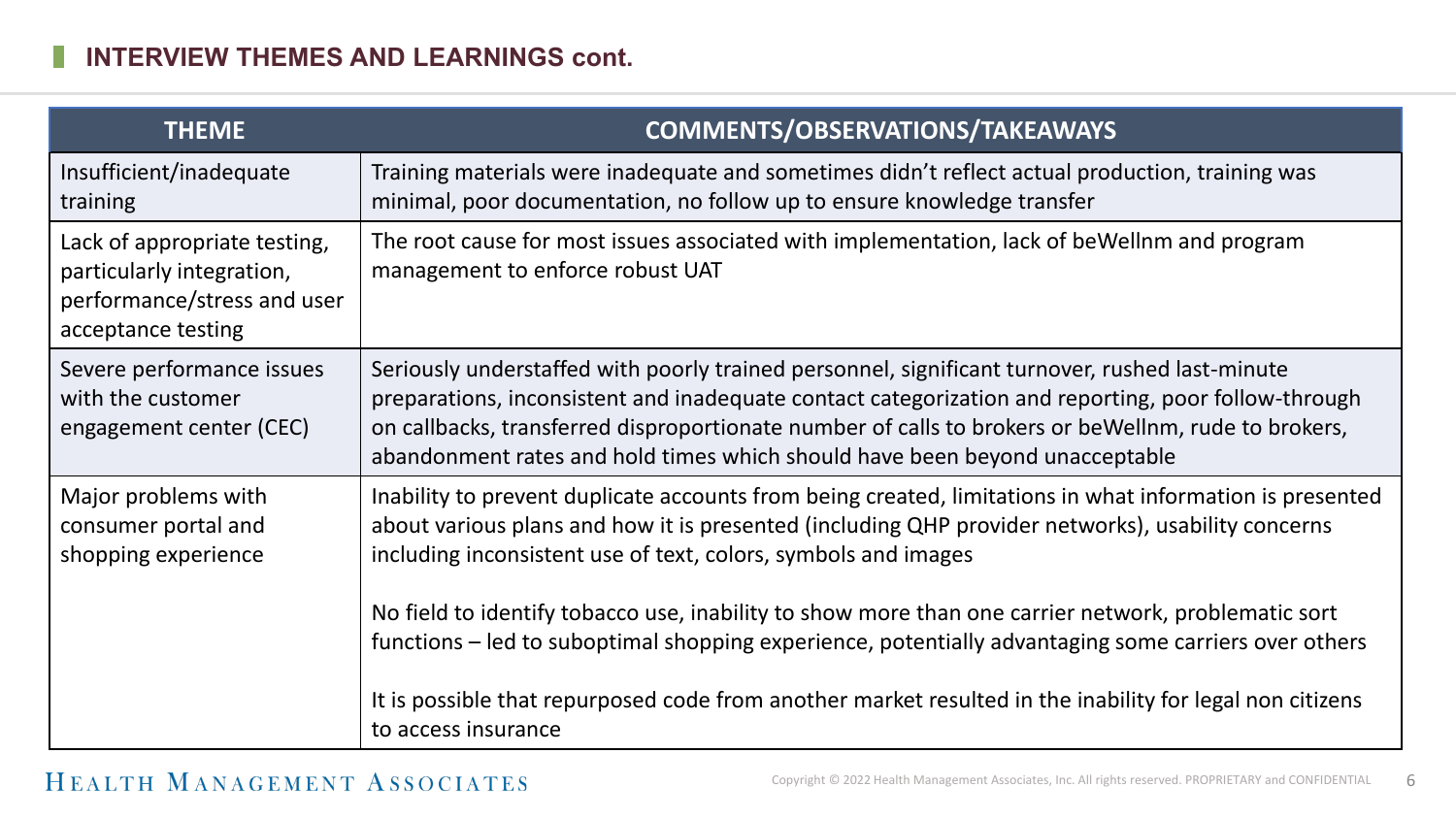| <b>THEME</b>                                                                                | <b>COMMENTS/OBSERVATIONS/TAKEAWAYS</b>                                                                                                                                                                                                                                                           |
|---------------------------------------------------------------------------------------------|--------------------------------------------------------------------------------------------------------------------------------------------------------------------------------------------------------------------------------------------------------------------------------------------------|
| Serious problems with the<br>premium billing function                                       | Complete failure due at least in part on bad data coming into the premium billing module,<br>enrollment data issues, no ordering of adds/terms, not industry standard, unclear why<br>credit cards could not be accepted for premium payment                                                     |
| Unnecessarily<br>problematic record<br>migrations, data<br>exchanges and<br>reconciliations | Serious issues with broker record transition (disrupted broker books-of-business), carriers<br>(enrollment data problems, ability to accept certain data), HSD (rejected or faulty account<br>transfers, ability to accept certain data), poorly constructed carrier reconciliation<br>processes |
| Numerous manual<br>workarounds                                                              | Some of these workarounds directly impact how consumer records are maintained by<br>beWellnm within Optum/NFP systems; in some cases different beWellnm staff developed<br>their own manual processes to make sure consumers were enrolled                                                       |
| Inadequate issue tracking<br>and resolution                                                 | Multiple "systems" - including ServiceNow, ALM, email and spreadsheets - are being used<br>to record problem/issues and track their resolution which little if any coding, root cause<br>analysis and linking                                                                                    |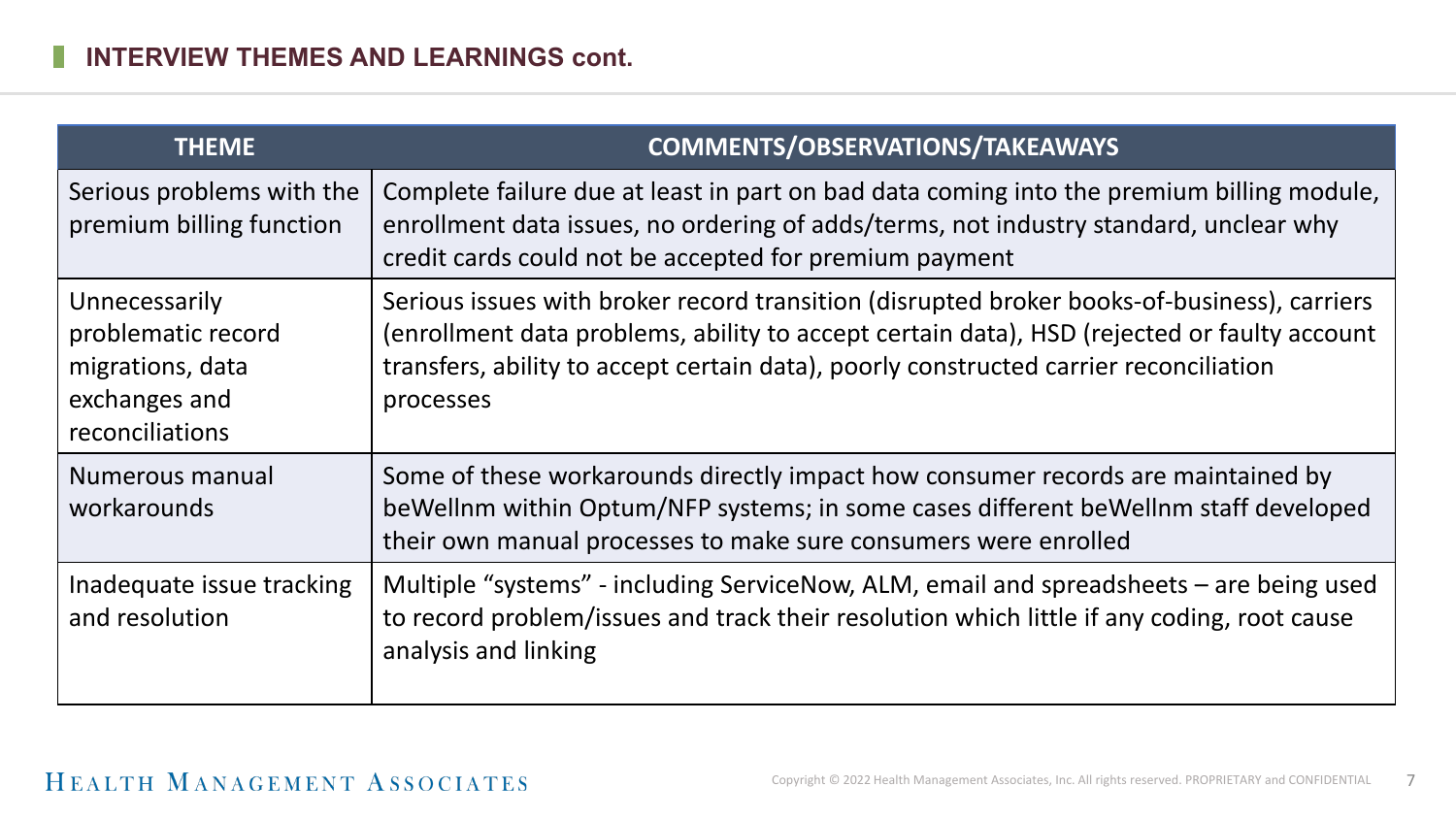| <b>THEME</b>                      | <b>COMMENTS/OBSERVATIONS/TAKEAWAYS</b>                                                                                                                                                                                                                                                                                                                                                                                                                                                                                                                                                                                                                                                                                                                                                                                                                                                                                                                                       |
|-----------------------------------|------------------------------------------------------------------------------------------------------------------------------------------------------------------------------------------------------------------------------------------------------------------------------------------------------------------------------------------------------------------------------------------------------------------------------------------------------------------------------------------------------------------------------------------------------------------------------------------------------------------------------------------------------------------------------------------------------------------------------------------------------------------------------------------------------------------------------------------------------------------------------------------------------------------------------------------------------------------------------|
| Vendor inflexibility              | Vendors – particularly Optum – drove most of the discussions about system requirements and, particularly,<br>associated specifications. Moreover, despite multiple requests both Optum and NFP resisted tailoring<br>contract deliverables – particularly functional specification documents – to reflect their systems'<br>configurations for be Wellnm which reduces the value of these artifacts. Finally, numerous interviewees cited<br>problems with consumer account migration, account transfers, the consumer portal and carrier reconciliation<br>which illustrate a certain unwillingness on the part of Optum to make system and process changes. It should<br>also be noted that on numerous occasions Optum requested lead time to make content changes in the<br>consumer portal which seemed inordinate for a system that was purportedly "modern" and "flexible".                                                                                           |
| Insufficient vendor<br>commitment | From the perspective of beWellnm's line staff, Optum "packed up and went home" in November which limited<br>their ability to work through problems/issues with Optum, which required that most problems/issues be<br>reporting using email. Moreover, no war room/command center was set up for the cutover/transition in New<br>Mexico. Furthermore, some of the fixes meant to address critical system deficiencies have taken months<br>to promote to production. Finally, on numerous occasions Optum/NFP and beWellnm resources working<br>closely with Optum/NFP have made statements such as "the system is working as designed" in response<br>to problems such as the proliferation of duplicate consumer accounts.<br>All of these events reinforced the belief among beWellnm personnel that beWellnm was not a top priority for<br>Optum, and that Optum did not have the sense of urgency required to address certain system liabilities in a<br>timely manner. |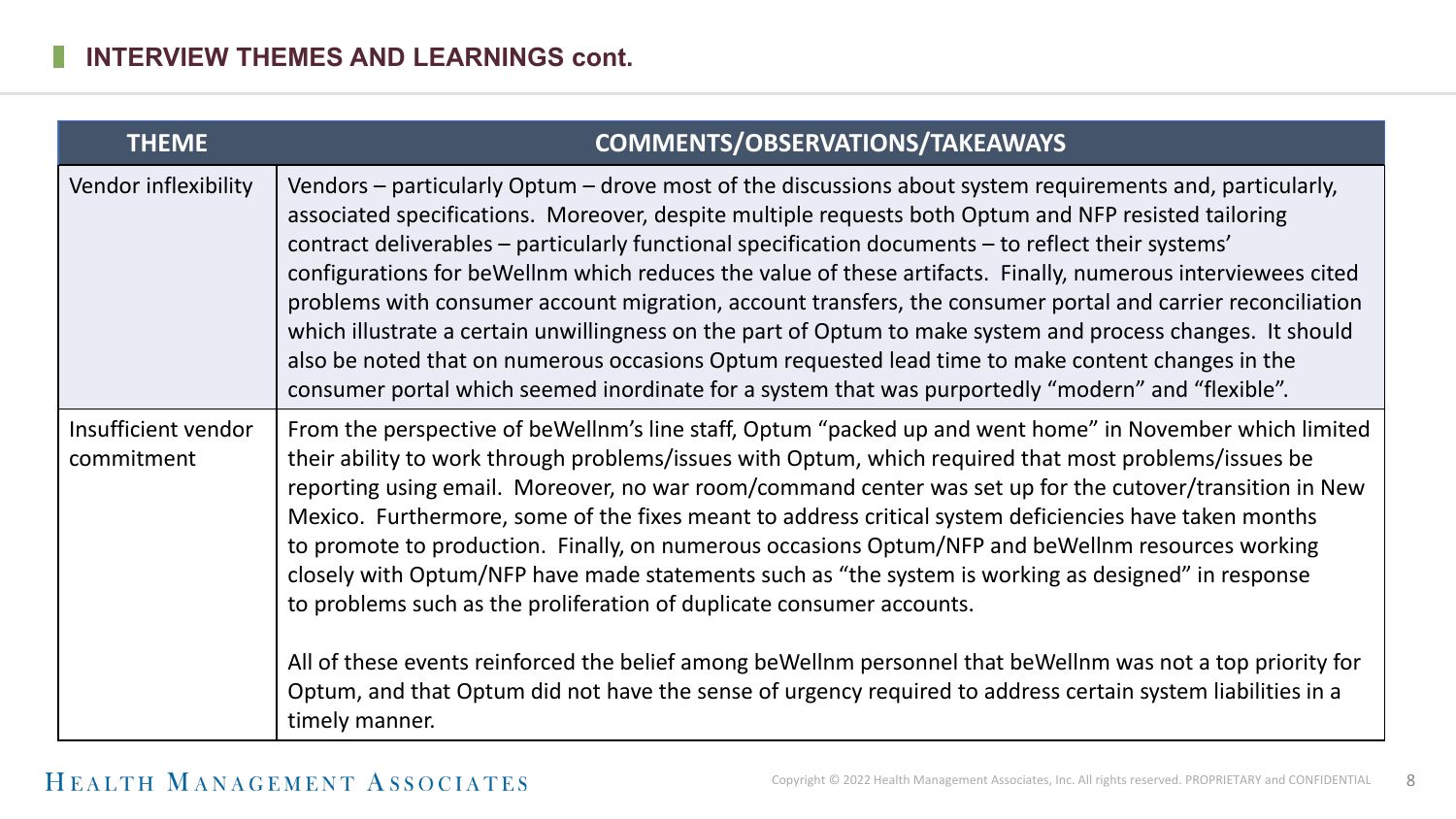#### **PREVIEW OF FINAL REPORT**

#### **Topic**

Executive Summary

Discussion and Recommendations: Information Systems

Discussion and Recommendations: Outsourced Operations

Discussion and Recommendations: Insourced Operations

Discussion and Recommendations: Project Management

Discussion and Recommendations: Stakeholder Engagement (Outreach, Communications, Training/Onboarding)

Discussion and Recommendations: Organizational Realignment

Implementation Plan

Key Metrics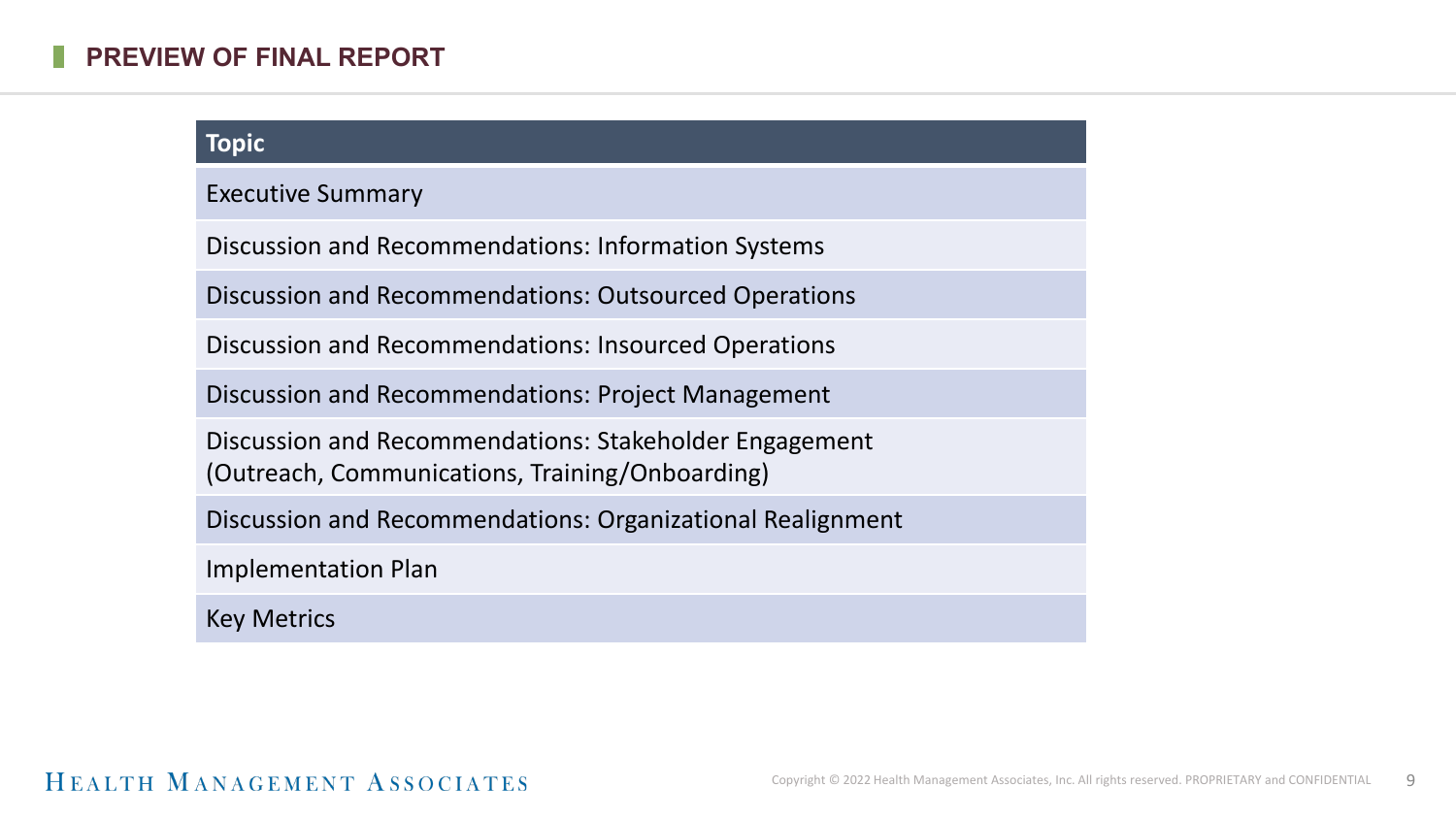

# **IV&V Project Health Checks and Readiness Assessment Summary of Findings**

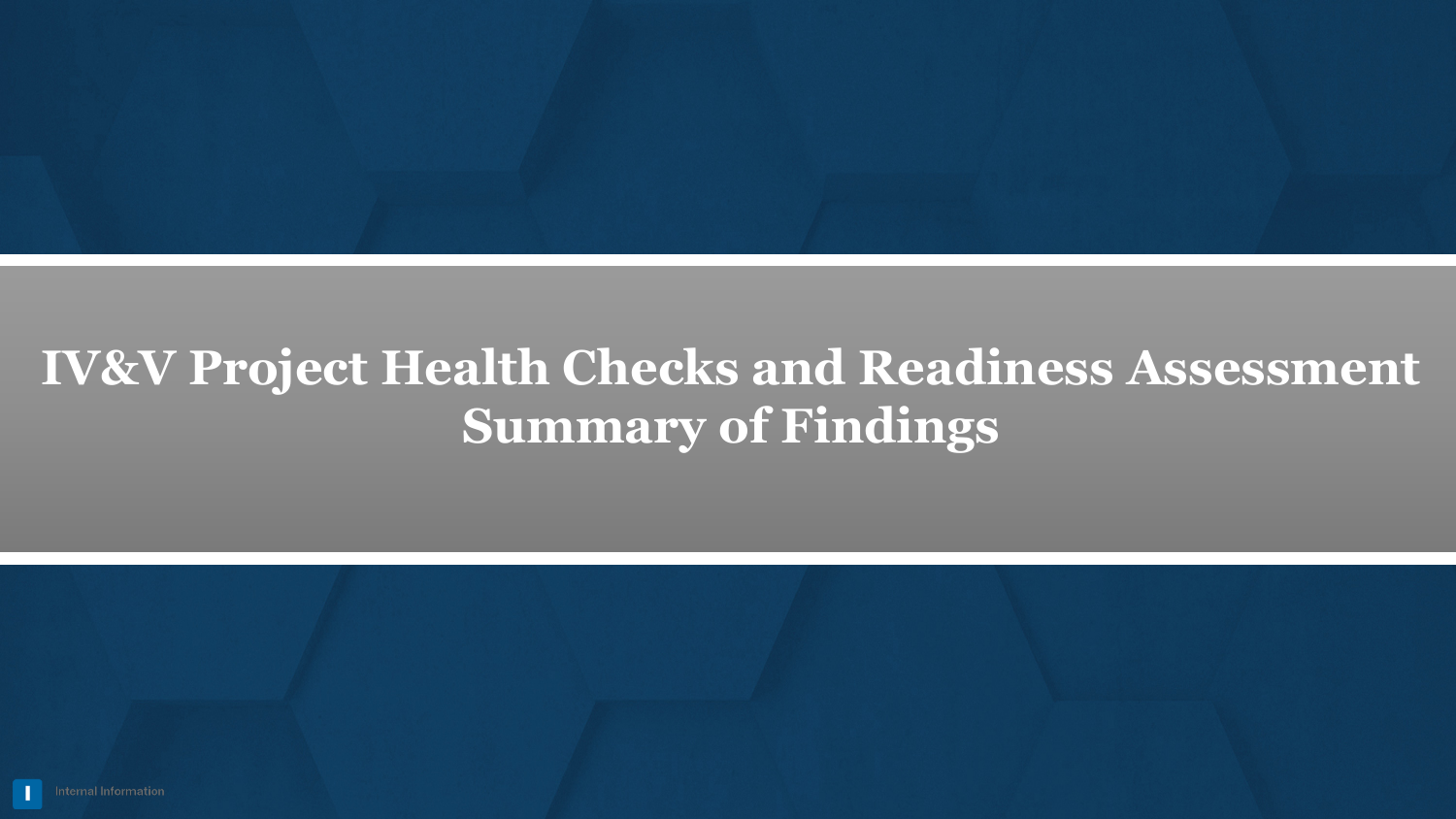#### **HEALTH CHECK 1 AND 2 SCORING METHODOLOGY**

**4**= Concern poses a **severe** threat to the project – on-time completion, on-budget completion AND solution quality and performance are all compromised if the concern is not resolved within the next 30 days

**3**= Concern poses a **major** threat to the project:

- Some combination of on-time completion, on-budget completion OR solution quality and performance is compromised if the concern is not resolved within the next 30 days
- On-time completion, on-budget completion AND solution quality and performance are all compromised if the concern is not addressed promptly, but the concern does not have to be resolved within the next 30 days
- **2**= Concern poses a **significant** threat to the project:
	- On-time completion, on-budget completion OR solution quality and performance is compromised if the concern is not resolved within the next 30 days
	- Some combination of on-time completion, on-budget completion OR solution quality and performance is compromised if the concern is not addressed promptly, but the concern does not have to be resolved within the next 30 days
- **1**= Concern poses a **moderate** threat to the project:
	- On-time completion, on-budget completion OR solution quality and performance is compromised if the concern is not addressed promptly, but the concern does not have to be resolved within the next 30 days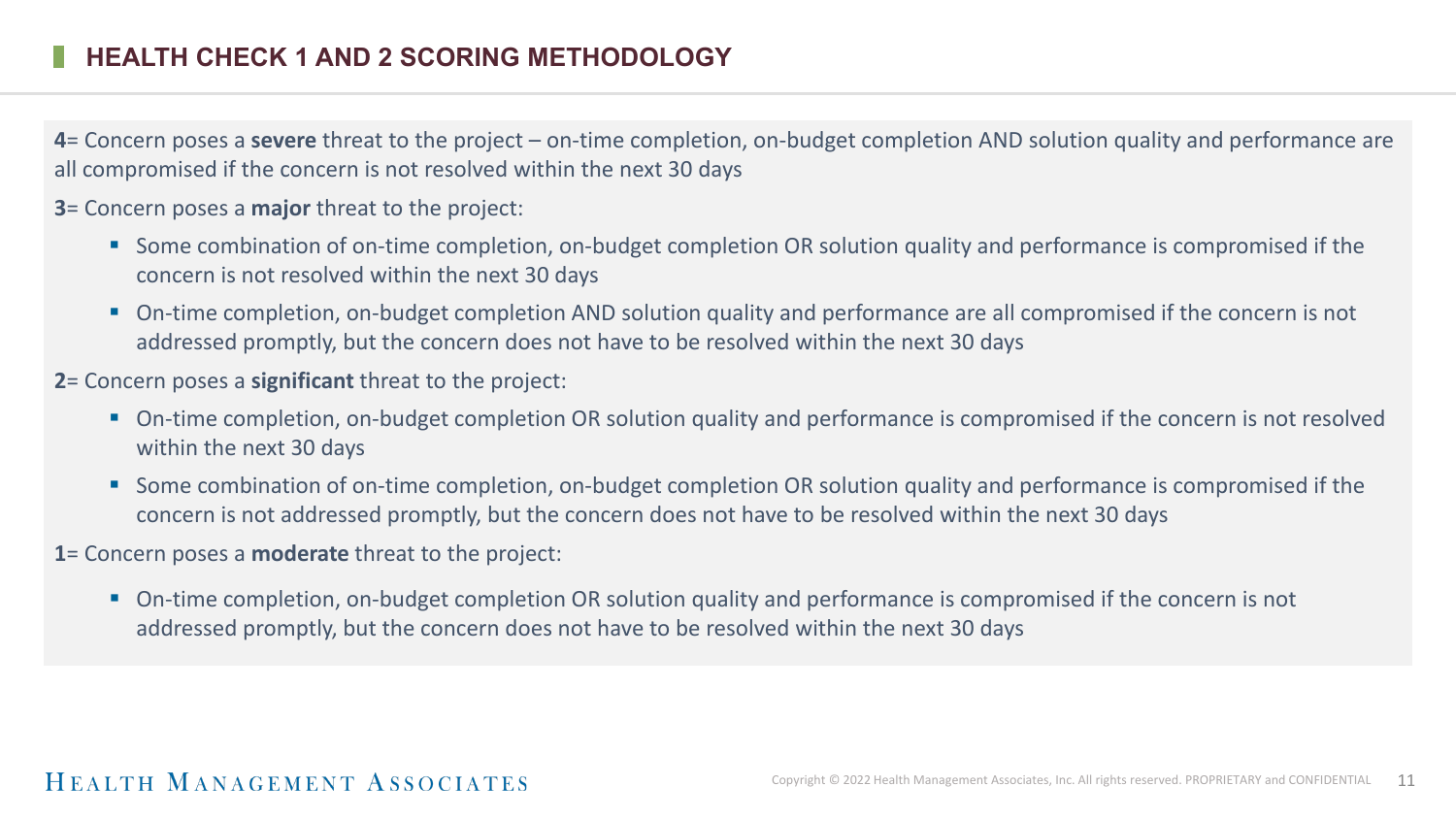#### **Criticality rating:**

- Highest very difficult if not impossible to make substantive project progress without immediate action.
- High very difficult to make substantive project progress without action, but immediate action is not required.
- Medium action is designed to significantly improve the ability to manage the project OR action is important to the project's success but short-term workarounds are feasible.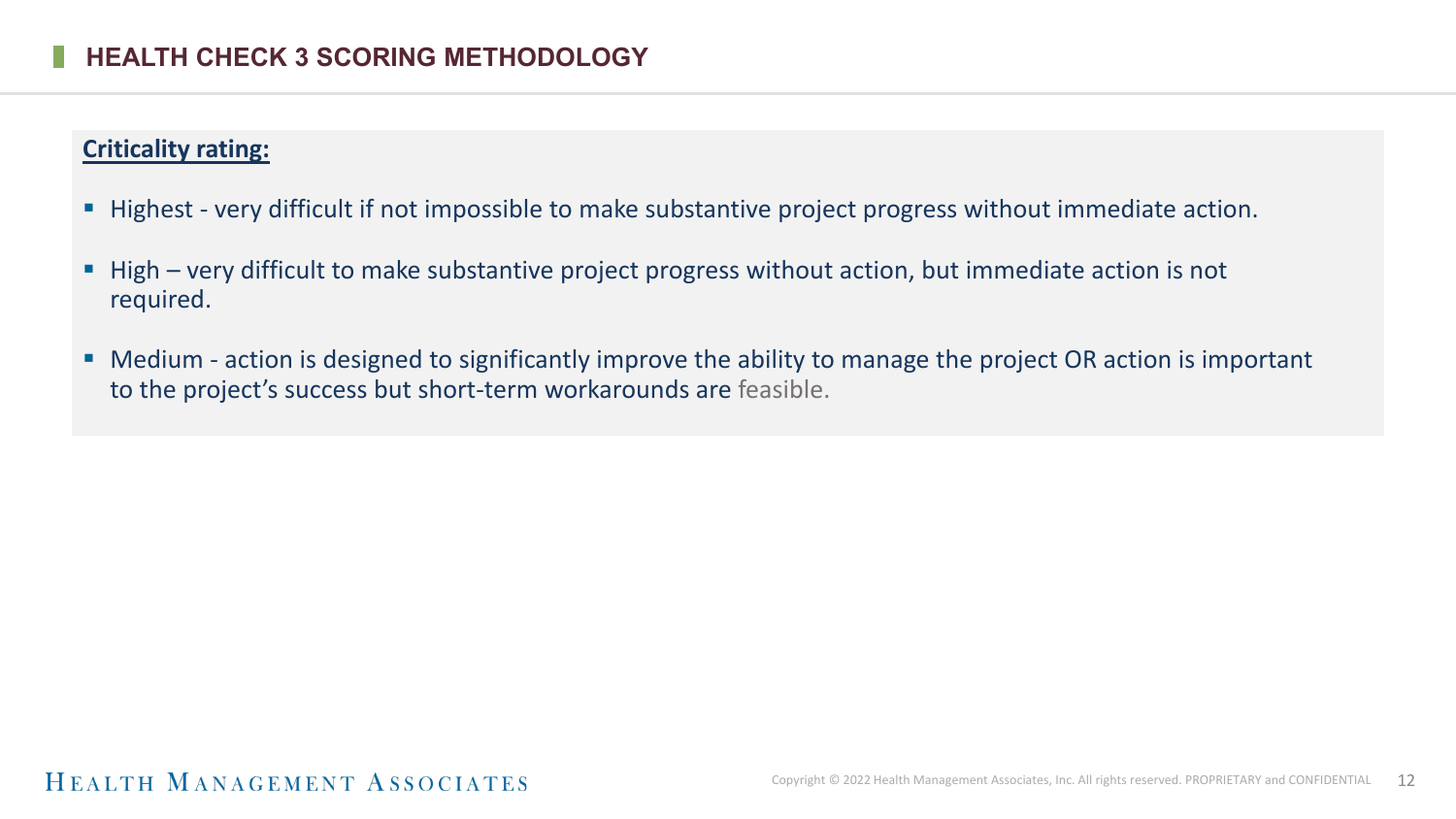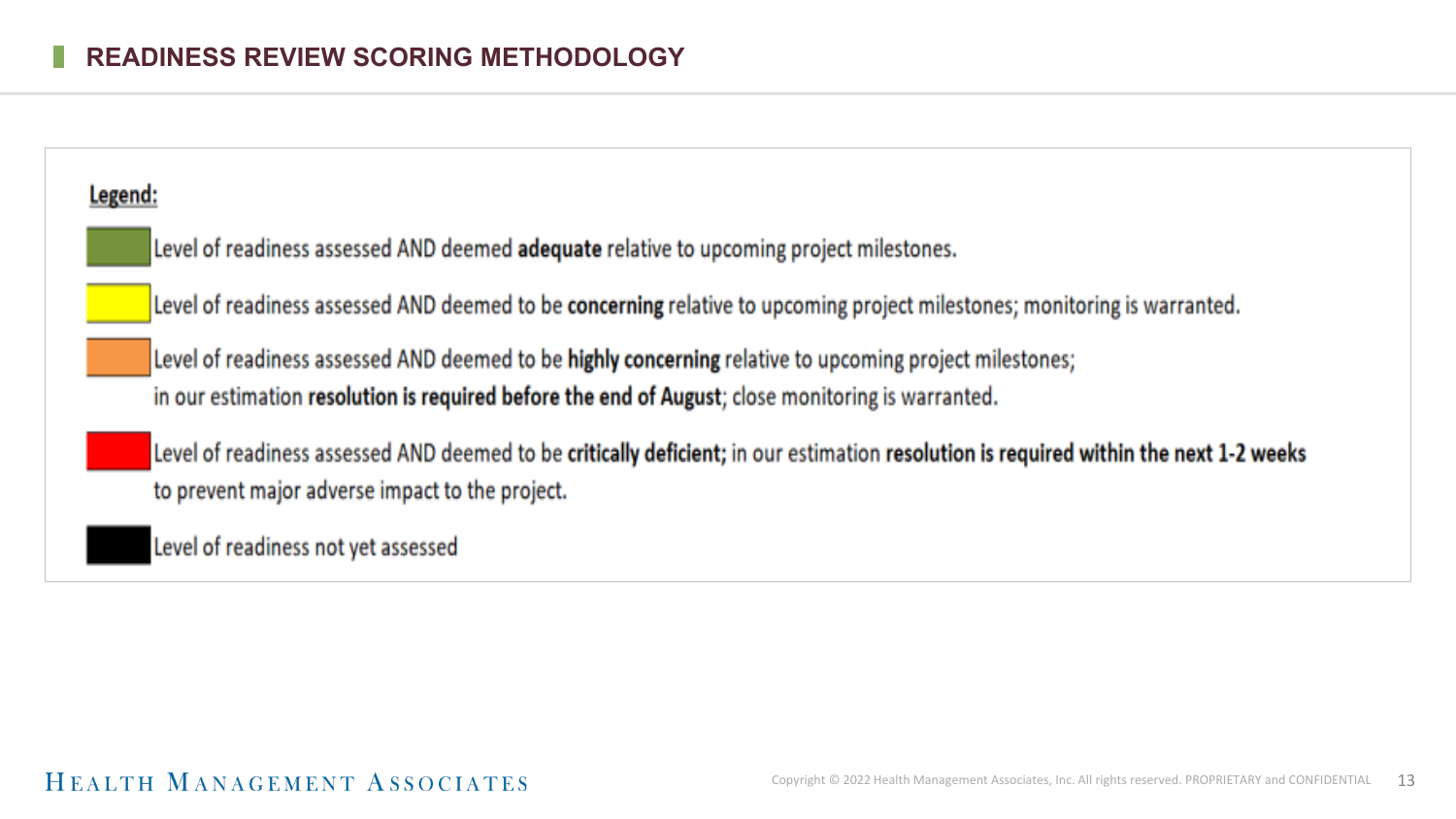# **SUMMARY OF HEALTH CHECK 1 (DECEMBER 2019) FINDINGS**

| <b>Finding Area</b>                           | <b>Finding Summary</b>                                                        | <b>IV&amp;V Finding Rating adjustment</b> | beWellnm-Recommended Rating |
|-----------------------------------------------|-------------------------------------------------------------------------------|-------------------------------------------|-----------------------------|
| <b>Meeting Management</b>                     | No prep time, no advance reading time, poor<br>facilitation                   | 1 = Moderate                              | $1 =$ Moderate              |
| Leadership/Project Management                 | Inconsistent communications and workflow<br>management                        | $ 2 =$ Significant                        | $2$ = Significant           |
| Leadership/Project Management                 | Lack of staffing focus, hiring, train, retain                                 | $2$ = Significant                         | = Moderate                  |
| Vendor Management                             | Retention and consistent participation of key vendor<br>staff                 | $ 2 =$ Significant                        | $=$ Moderate                |
| Leadership/Project Management                 | Multiple conflicting and poorly managed project<br>management plan approaches | $2 =$ Significant                         | $1 =$ Moderate              |
| Stakeholder<br>Engagement                     | Carrier engagement lacks focus and leadership                                 | $ 2 =$ Significant                        | $2 =$ Significant           |
| Stakeholder<br>Engagement                     | Need more clarity on how things will change                                   | $1 =$ Moderate                            | $1 =$ Moderate              |
| Requirements / Functional Scope<br>Management | Management of new scope items                                                 | $2$ = Significant                         | $1 =$ Moderate              |
| Requirements / Functional Scope<br>Management | Requirements ownership and meaning is unclear                                 | $ 2 =$ Significant                        | $2 =$ Significant           |
| Leadership/<br><b>Project Management</b>      | Ineffective cross-dependency activity management                              | $ 2 =$ Significant                        | 2 = Significant             |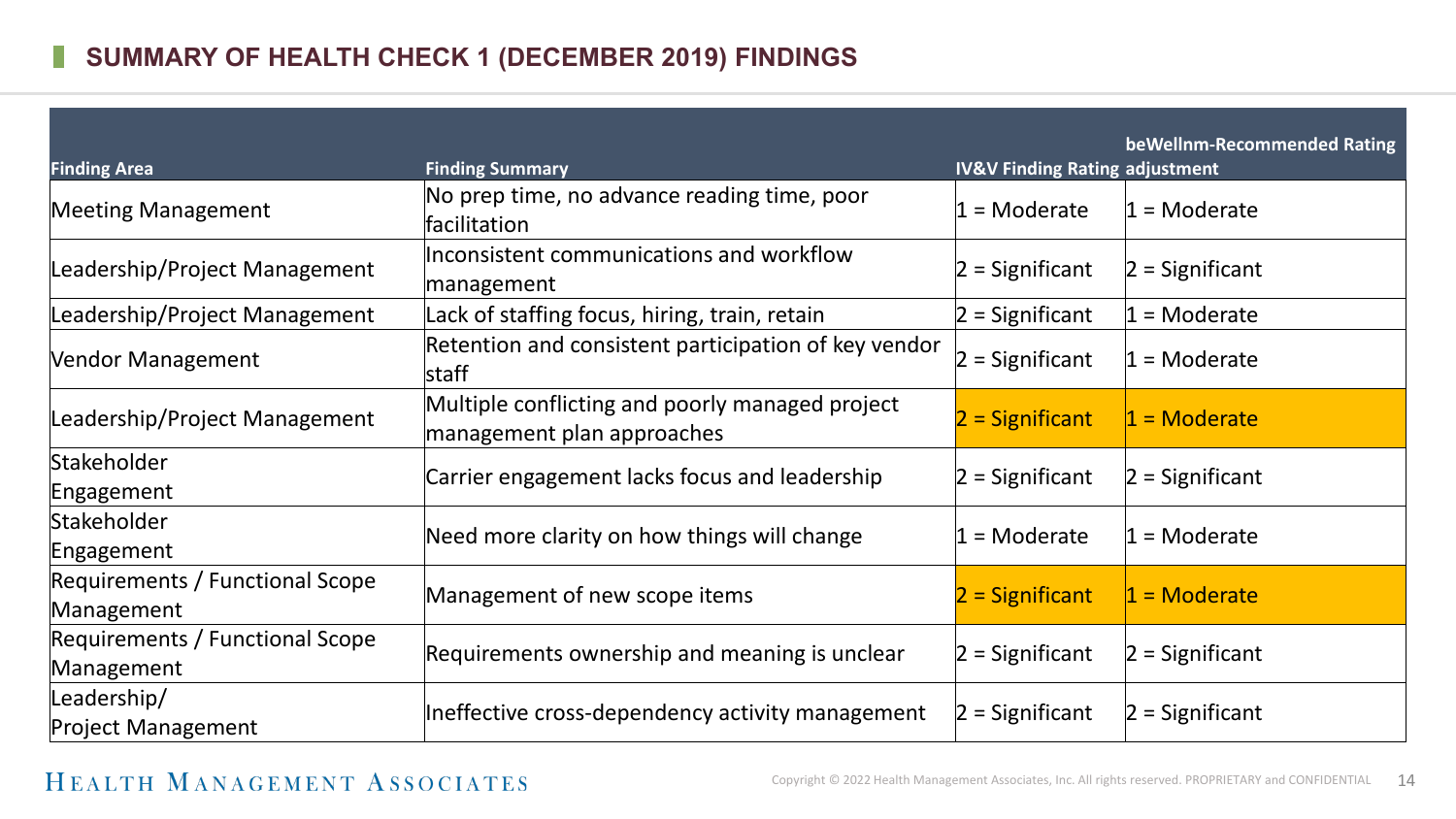# **SUMMARY OF HEALTH CHECK 2 (JULY 2020) FINDINGS**

| <b>Finding Area</b>           | <b>Finding Summary</b>                                                                                    | <b>IV&amp;V Finding Rating</b> | beWellnm-Recommended<br><b>Rating Adjustment</b> |
|-------------------------------|-----------------------------------------------------------------------------------------------------------|--------------------------------|--------------------------------------------------|
| Leadership/                   | Lack of clear ownership of various aspects of the                                                         | $2$ = Significant              | $2 =$ Significant                                |
| <b>Project Management</b>     | project                                                                                                   |                                |                                                  |
| Stakeholder Engagement        | Ineffective coordination and collaboration with HSD                                                       | $3 =$ Major                    | $ 3 -$ Major                                     |
| Leadership/Project Management | Multiple conflicting and poorly managed project<br>management plan approaches                             | $ 2 =$ Significant             | $ 2 =$ Significant                               |
| Vendor Management             | Low quality deliverables in content and attention to<br>detail                                            | $ 2 =$ Significant             | $ 2 =$ Significant                               |
| Stakeholder Engagement        | Lack of timely, coordinated and well planned<br>stakeholder engagement (most notably Carriers)            | $1 =$ Moderate                 | 1 = Moderate                                     |
| Leadership/Project Management | Lack of engagement, coordination and<br>communications with project and organization line<br><b>staff</b> | $1 =$ Moderate                 | $1 =$ Moderate                                   |
| Leadership/Project Management | Delayed development and training on policies and<br>procedures for project and operation                  | $=$ Moderate                   | $1 =$ Moderate                                   |
| <b>Vendor Management</b>      | Optum, NFP and PCG not having right level and mix<br>of resources on project                              | $=$ Moderate                   | $1 =$ Moderate                                   |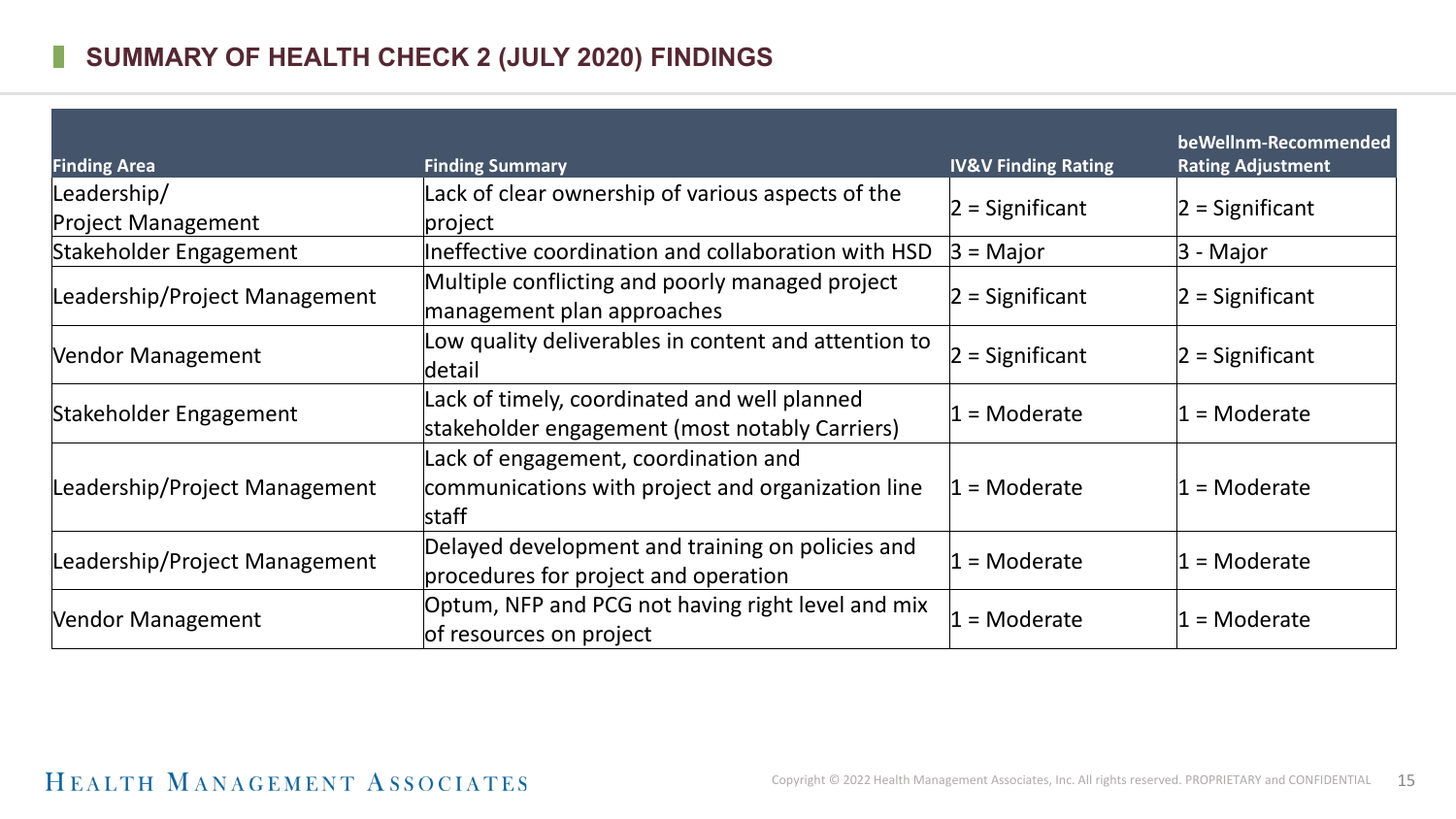# **SUMMARY OF HEALTH CHECK 3 (MARCH 2021) FINDINGS**

| <b>Finding Area</b>    | <b>Finding Summary</b>                                   | <b>IV&amp;V Finding</b><br><b>Rating</b> | beWellnm-Recommended<br><b>Rating Adjustment</b> |
|------------------------|----------------------------------------------------------|------------------------------------------|--------------------------------------------------|
| Leadership/Project     | Recommendation: Build out project plan                   | <b>Highest</b>                           | Highest                                          |
| Management             |                                                          |                                          |                                                  |
| Stakeholder Engagement | Recommendation: Build stakeholder engagement and         | High                                     | High                                             |
|                        | communications plan                                      |                                          |                                                  |
| Stakeholder Engagement | Recommendation: Formal round of stakeholder engagement   | <b>High</b>                              | High                                             |
| Leadership/Project     |                                                          |                                          |                                                  |
| Management             | Recommendation: Formalize UAT protocols                  | <b>High</b>                              | High                                             |
| Leadership/Project     |                                                          |                                          |                                                  |
| Management             | Recommendation: Need UAT tests, scenarios, tools         | <b>High</b>                              | High                                             |
| Leadership/Project     | Recommendation: Need comprehensive, detailed, aggressive | Medium                                   | Medium                                           |
| Management             | training plan                                            |                                          |                                                  |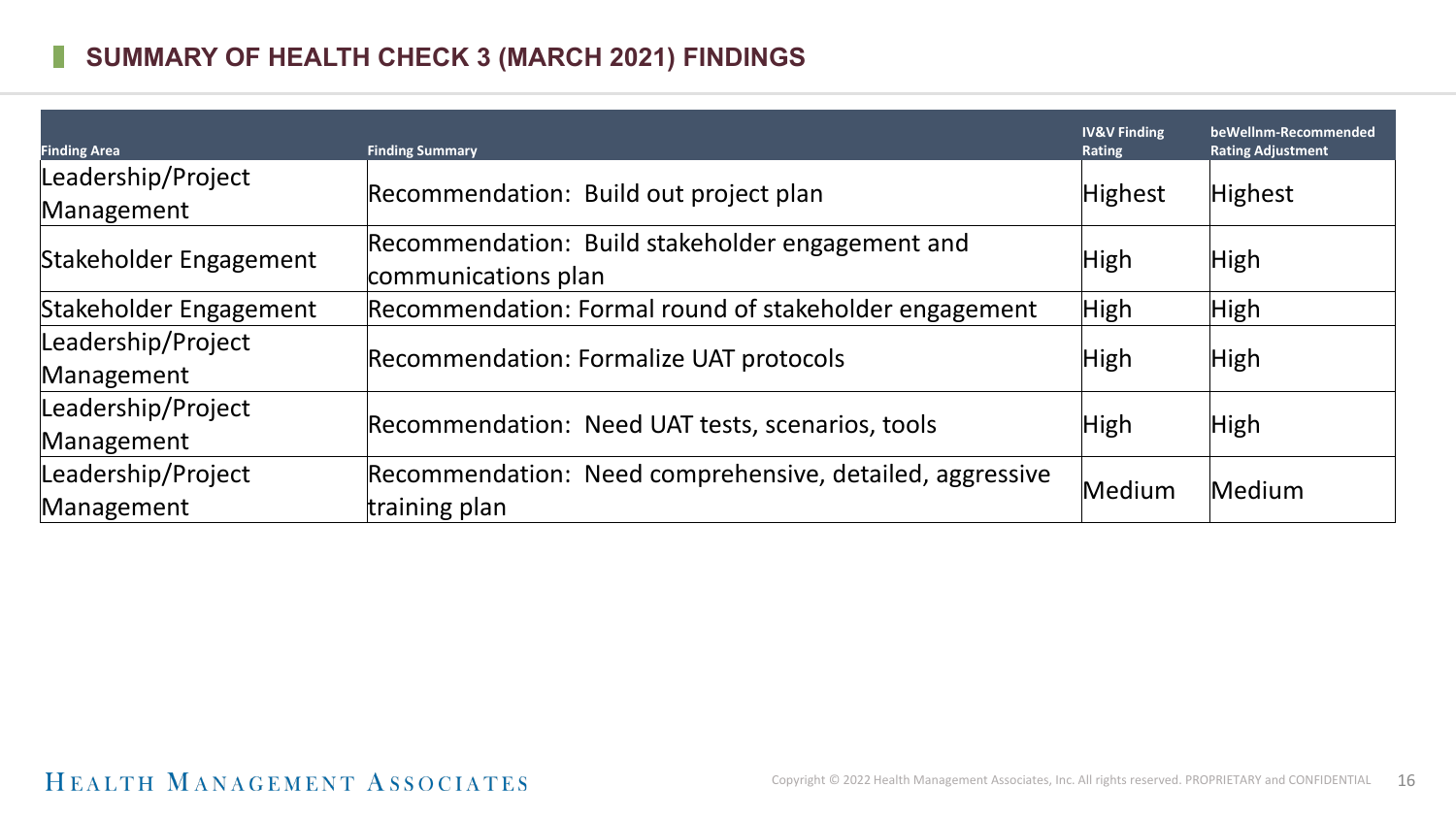# **SUMMARY OF HEALTH CHECK 3 (MARCH 2021) FINDINGS cont.**

| <b>Finding Area</b>           | <b>Finding Summary</b>                                                 | <b>IV&amp;V Finding</b><br>Rating | beWellnm-Recommended<br><b>Rating Adjustment</b> |
|-------------------------------|------------------------------------------------------------------------|-----------------------------------|--------------------------------------------------|
| Leadership/                   |                                                                        |                                   |                                                  |
| <b>Project Management</b>     | Recommendation: Rebuild formal transparent status reporting            | High                              | High                                             |
| Leadership/                   | Recommendation: More proactive, transparent informative status         |                                   |                                                  |
| <b>Project Management</b>     | monitoring                                                             | High                              | High                                             |
| Leadership/                   |                                                                        |                                   |                                                  |
| <b>Project Management</b>     | Recommendation: More effective meeting management                      | High                              | High                                             |
| Leadership/                   |                                                                        |                                   |                                                  |
| <b>Project Management</b>     | Recommendation: Streamlining of issue resolution                       | Medium                            | Medium                                           |
| Leadership/                   |                                                                        |                                   |                                                  |
| <b>Project Management</b>     | Recommendation: Improve document management                            | Medium                            | Medium                                           |
| Leadership/                   | Recommendation: All key personnel should have back up staff for key    |                                   |                                                  |
| <b>Project Management</b>     | meetings and activities                                                | Medium                            | Medium                                           |
| Vendor Management             | Recommendation: Greater vendor transparency on testing and readiness   | Medium                            | Medium                                           |
| Leadership/Project Management | Recommendation: (Start) contingency planning                           | <b>Highest</b>                    | <b>Highest</b>                                   |
| Leadership/Project Management | Recommendation: Greater focus on CMS needs and issues                  | <b>Highest</b>                    | <b>Highest</b>                                   |
| Vendor Management             | Recommendation: finalization of system integration testing (SIT) needs | <b>Highest</b>                    | <b>Highest</b>                                   |
| Leadership/Project Management | Recommendation: Greater focus on cutover planning                      | High                              | High                                             |
| Leadership/Project Management | Recommendation: Thorough, transparent readiness assessment             | High                              | High                                             |
| Leadership/Project Management | Recommendation: IV&V assessment of security plan                       | High                              | High                                             |
| Leadership/Project Management | Recommendation: Need to fill operations manager                        | Medium                            | Medium                                           |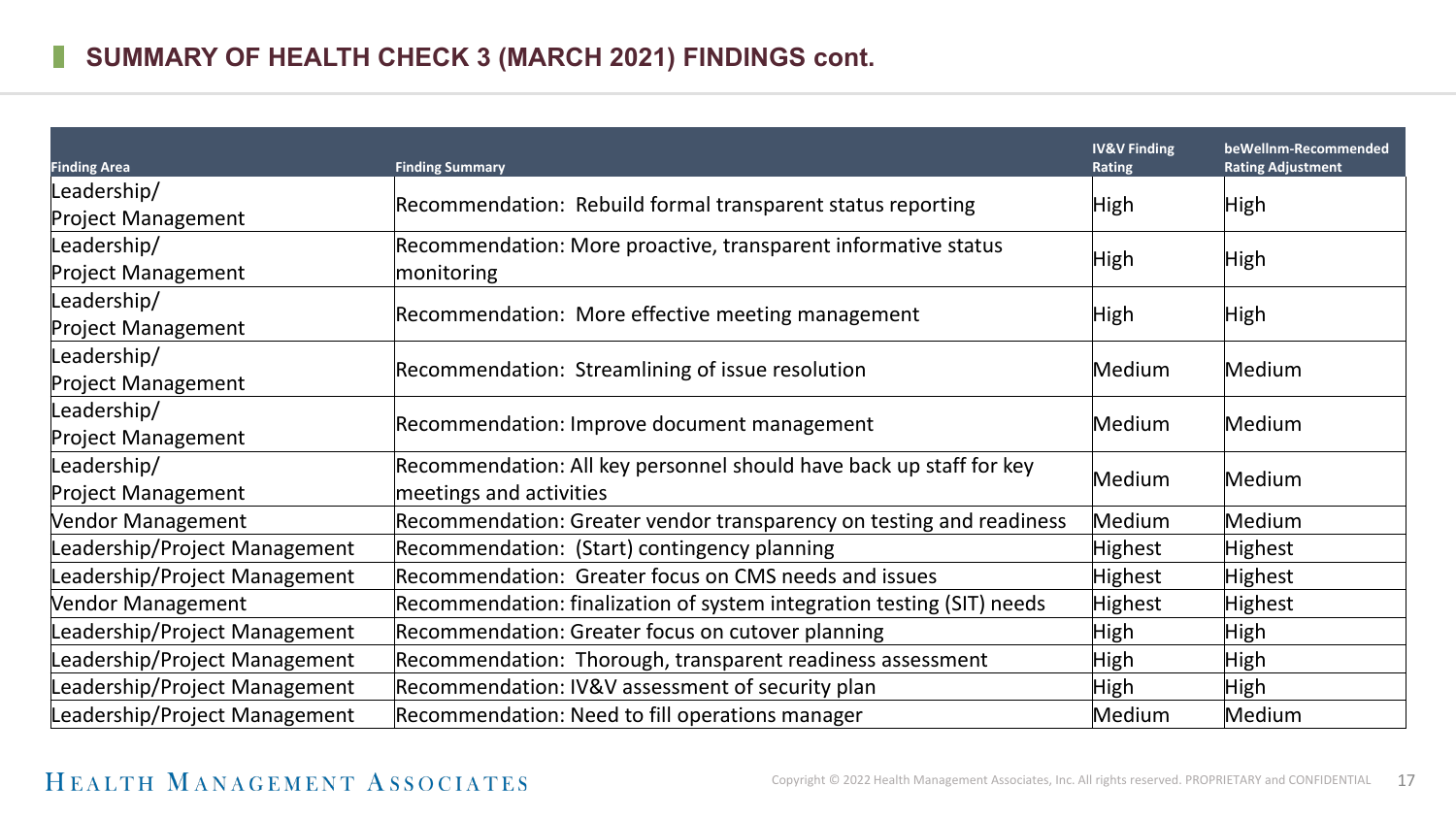# **SUMMARY OF READINESS REVIEW (AUGUST 2021) FINDINGS**

| <b>Finding Area</b>                        | <b>Finding Summary</b>                                                                                                                                                                                                                                                                                                                                                                                                                                                                                                                                                                                                                                                                                                                                                                                                                   | <b>IV&amp;V Finding Rating</b>              | beWellnm-Recommended<br><b>Rating Adjustment</b> |
|--------------------------------------------|------------------------------------------------------------------------------------------------------------------------------------------------------------------------------------------------------------------------------------------------------------------------------------------------------------------------------------------------------------------------------------------------------------------------------------------------------------------------------------------------------------------------------------------------------------------------------------------------------------------------------------------------------------------------------------------------------------------------------------------------------------------------------------------------------------------------------------------|---------------------------------------------|--------------------------------------------------|
| Stakeholder<br>Engagement                  | Inadequate for brokers/navigators, carriers, broader community and HSD.<br>Carrier onboarding: no clarity on who from beWellnm or Optum/NFP should be engaging carriers on<br>various topics/subjects<br>Broker and assister onboarding: no clarity on approach to training; concerns about training rigor                                                                                                                                                                                                                                                                                                                                                                                                                                                                                                                               | Yellow: Concerning                          | Green: Adequate                                  |
| Leadership/<br><b>Project Management</b>   | Training delivery, material, preparation not close to ready                                                                                                                                                                                                                                                                                                                                                                                                                                                                                                                                                                                                                                                                                                                                                                              | <b>Orange: Highly</b><br><b>Concerning</b>  | Yellow: Concerning                               |
| Requirement/Functional<br>Scope Management | Staff not ready, CEC not ready, P&Ps not ready.<br>CEC: showing no signs of being ready in terms of staff, facility, operating model. CEC staffing significantly<br>inadequate with no evidence of an approach to assessing CEC staff competency post training. Additionally,<br>buildout of the CEC facility was not complete - concerns about connectivity, power, computing resources<br>for CEC personnel, mailroom equipment, wall monitors and other aspects of the site were not fully built out<br>or thoroughly tested<br>beWellnm: multiple critical positions not filled or trained at the time HMA conducted the review<br>Management of issues/questions from complex cases including mixed households: protocols for handling<br>these situations were still being discussed/developed at the time we conducted the review | Orange: Highly<br>Concerning                | Orange: Highly Concerning                        |
| Data & Technical<br>Readiness              | User acceptance testing, integration testing (not with federal partners, but rather with New Mexico<br>partners) and performance testing were incomplete and inadequate. Moreover, no substantive evidence of<br>unit testing was ever provided and the limited data provided showed multiple poor test results.                                                                                                                                                                                                                                                                                                                                                                                                                                                                                                                         | Orange: Highly<br>Concerning                | Orange: Highly Concerning                        |
| Leadership/Project<br>Management           | Deployment, cutover and transition to steady state - no tools, methodology or staffing. IV&V strongly<br>recommended a go-live "command center" and provided detailed recommendations on how to successfully<br>stand up and run it.                                                                                                                                                                                                                                                                                                                                                                                                                                                                                                                                                                                                     | <b>Red: Critically</b><br><b>Concerning</b> | Orange: Highly Concerning                        |
| Leadership/Project<br>Management           | Risk mitigation and contingency planning was minimal – backup plans for certain scenarios with reasonable Orange: Highly<br>probability of occurrence were not developed                                                                                                                                                                                                                                                                                                                                                                                                                                                                                                                                                                                                                                                                 | Concerning                                  | Orange: Highly Concerning                        |